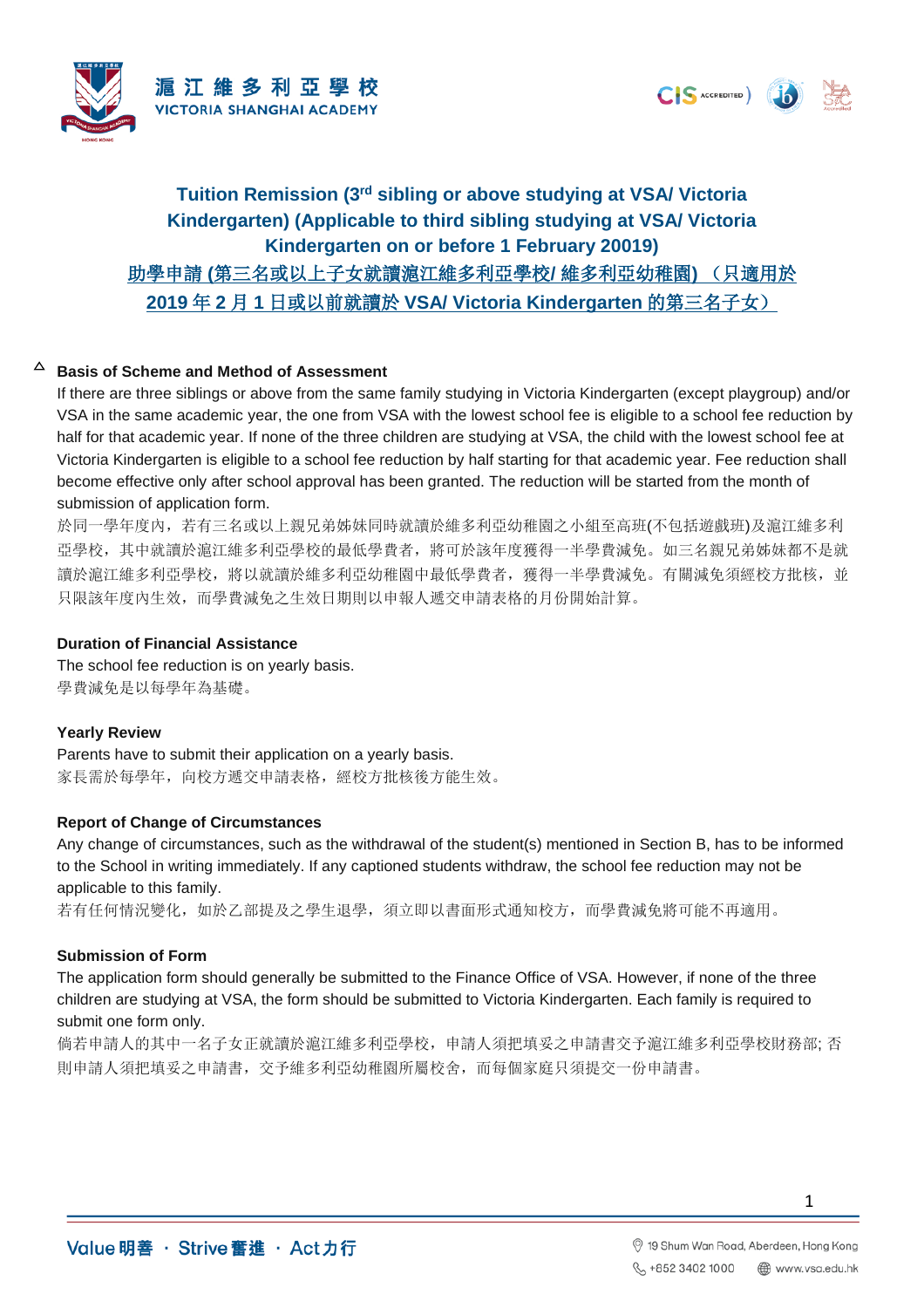



## **Application Form for Tuition Remission** 助學申請書

(3rd sibling or above studying at VSA/ Victoria Kindergarten) (第三名或以上子女就讀滬江維多利亞學校/維多利亞幼稚園)

#### **Section A: Parent's / Guardian's Information** 甲部**:** 家長**/**監護人資料

|                                                                        | (Chinese 中文) ________________ |
|------------------------------------------------------------------------|-------------------------------|
|                                                                        |                               |
|                                                                        |                               |
| Email Address 電郵地址:                                                    |                               |
| Relationship with students 與學生關係: *❑Father 父親 □Mother 母親 □Guardian 監護人 |                               |

| Section B: Students' Information 乙部: 子女資料 | For Office Use Only         |
|-------------------------------------------|-----------------------------|
| 1st Child 第一名子女:                          | 只供學校填寫<br>學費獲減:<br>$\sim$ % |
|                                           |                             |
| <u>2<sup>nd</sup> Child 第二名子女:</u>        |                             |
|                                           | 學費獲減:                       |
|                                           | $\frac{9}{6}$               |
|                                           |                             |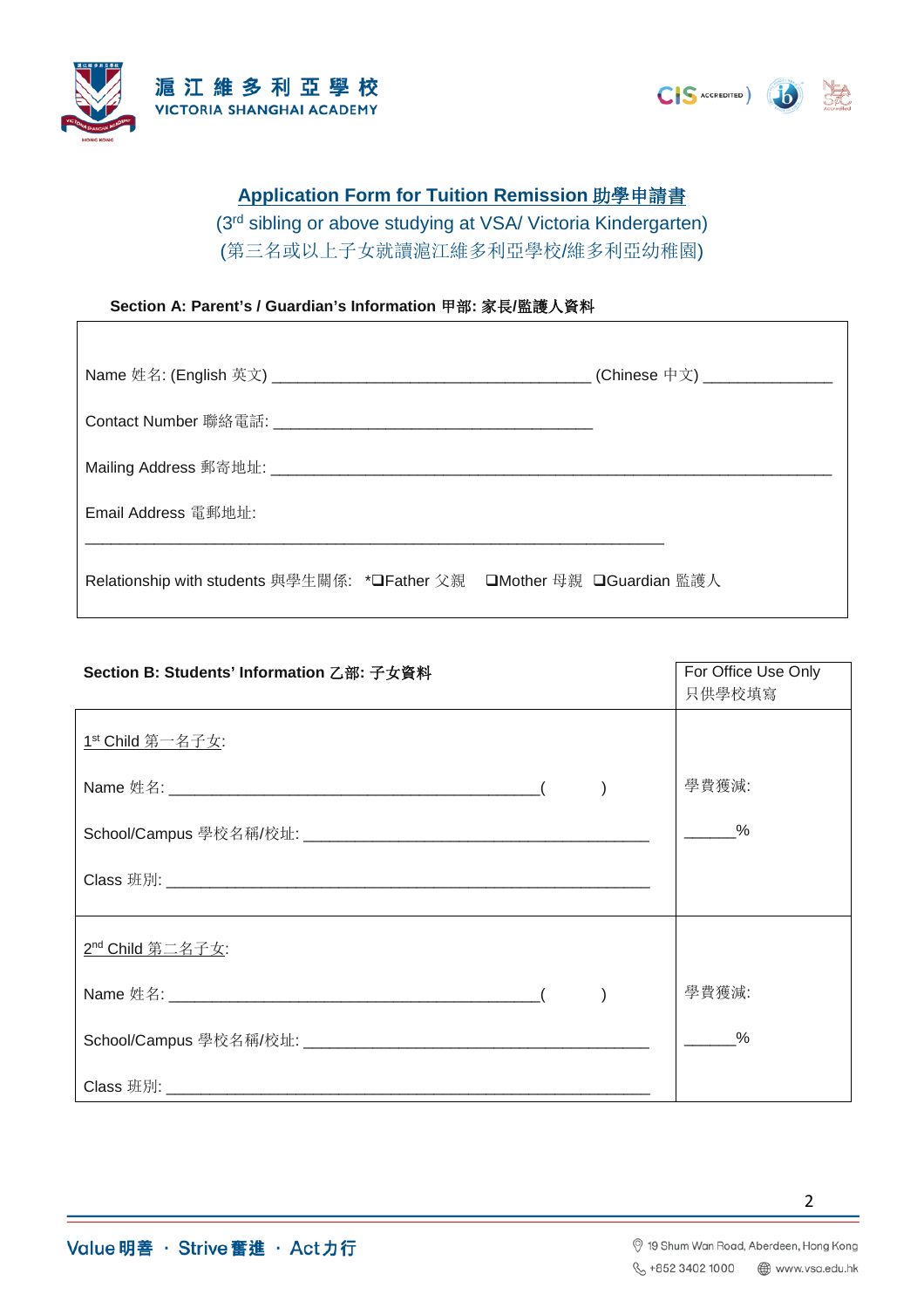





| 3rd Child 第三名子女:             |               |
|------------------------------|---------------|
|                              | 學費獲減:         |
|                              | $\frac{9}{6}$ |
|                              |               |
| 4 <sup>th</sup> Child 第四名子女: |               |
|                              | 學費獲減:         |
|                              | $\sim$ %      |
|                              |               |
| 5 <sup>th</sup> Child 第五名子女: |               |
|                              | 學費獲減:         |
|                              | $\frac{9}{6}$ |
|                              |               |

### Section C: Other relevant information 丙部:其他相關資料